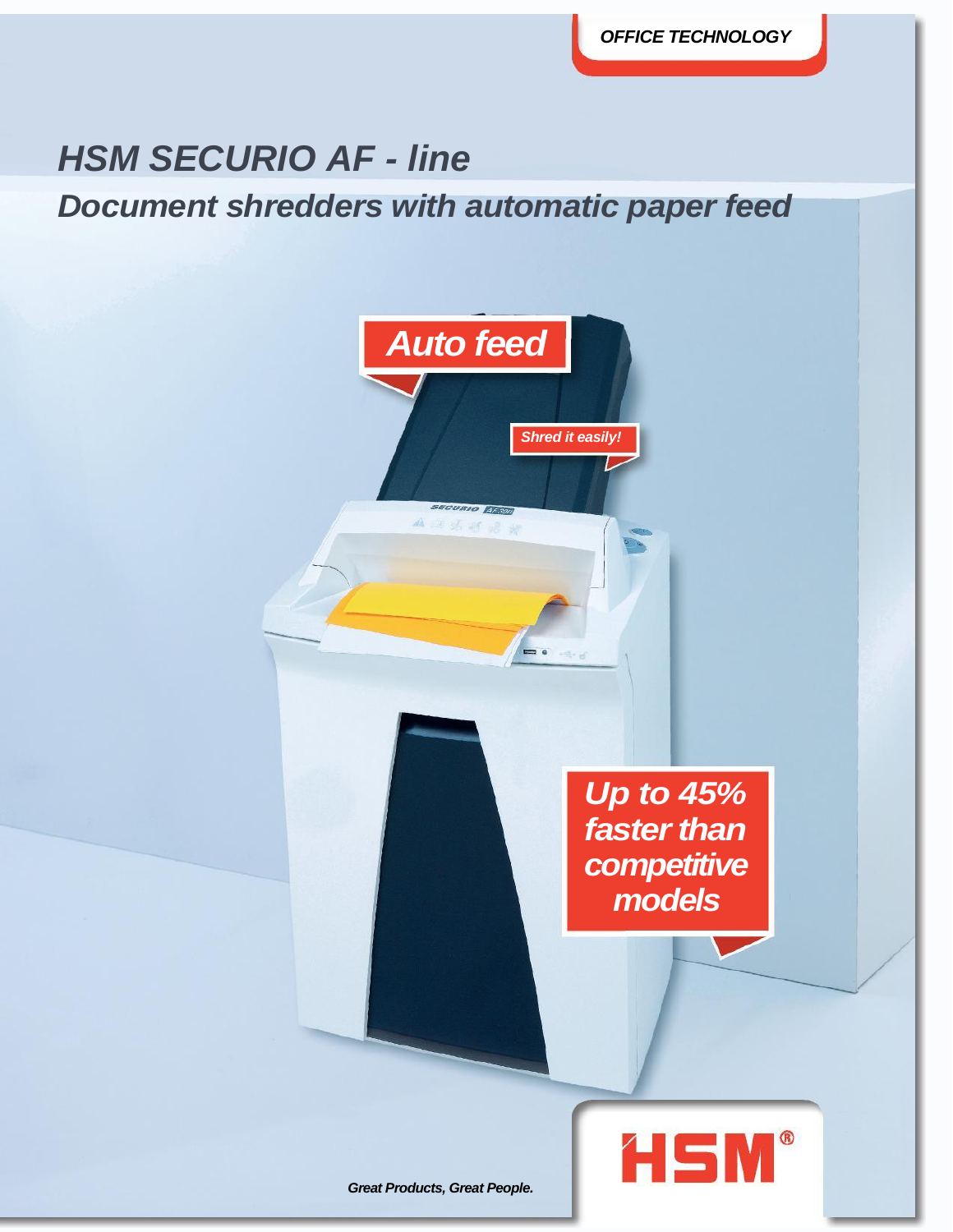# We're giving you more time.

We Te given by T<br>HSM SECURIO AF-line: Innovative, convenient and time-saving.<br>HSM SECURIO AF-line: Innovative, convenient and time-saving. HSM SECURIO AF-line: Innovative, convenient and time-sub-<br>The autofeed paper shredders of the AF-line with Nanogrip-<br>The autofeed paper shredders of the Age of use. For the HSM SECURIO Ar-line. information the AF-line with Nanogrip<br>The autofeed paper shredders of the AF-line with Nanogrip<br>Technology combine functionality and ease of use. For the<br>Technology combine functionality and ease of pa The autofeed paper sines and and ease of use. For the<br>Technology combine functionality and ease of use. For the<br>reliable and easy shredding of stacks of paper and individual<br>reliable and easy shredding of stacks of paper a sheets of paper.

### *HSM SECURIO AF150 Destroy stacks of paper effortlessly at your desk – and save time!*

*The HSM SECURIO AF150 offers proven SECURIO quality with the innovative autofeed function: it conveniently and securely shreds stacks of paper of up to 150 sheets and single sheets of paper. Simply insert the stack of paper – and let the shredder work!*





### *HSM SECURIO AF300 Automatically shred – with the Lock-and-Go function!*

*The HSM SECURIO AF300 with autofeed paper intake demonstrates the heightened security protection it provides with its lockable stack: inserted paper stacks are protected against unauthorized access. With exceptional SECURIO "Made in Germany" quality, the AF300 can shred simultaneously shred up to 300 sheets at a time while shredding single sheets efficiently.*



*It is possible to secure the paper stack inserted into the magazine against unauthorized access by using the Lock-and-Go function. To this end, an individual security code is saved on a USB stick/ media per stack processing. After starting,the shredding process can only be interrupted by the owner of the USB medium.*

More data protection through More data protection<br>the Lock-and-Go function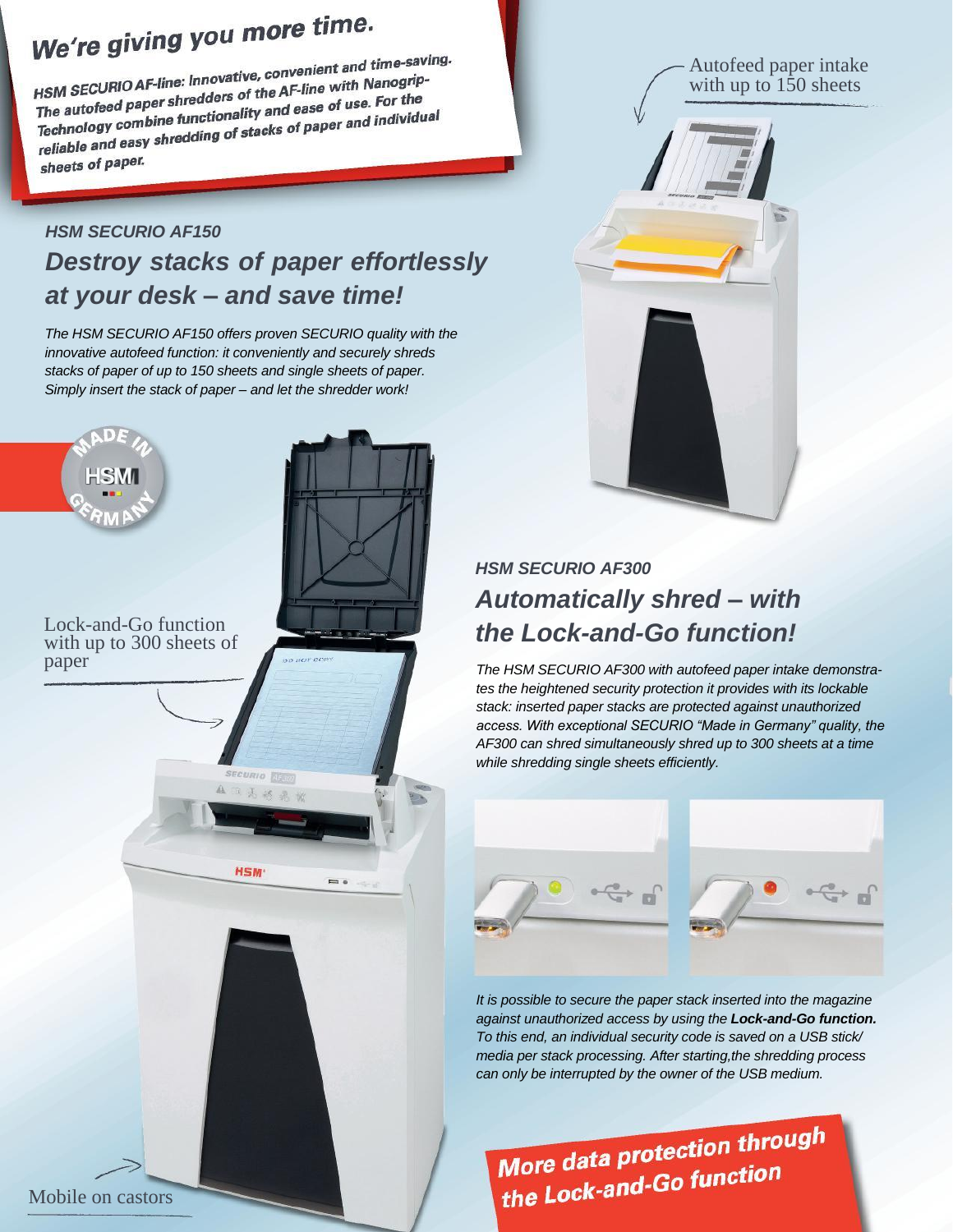### *HSM SECURIO AF500 High level of security – large time savings – maximum comfort!*

*The HSM SECURIO AF500 is a central security station for large offices/departments. With an AutoFeed capacity of 500 sheets, the stacked paper tray with Lock-and-Go function safeguards against unauthorized access all while continuously shredding large volumes of paper.*

### Lock-and-Go function with up to 500 sheets of paper

HSM-

 $=$ 

Multifunction element for intuitive operation

### Parallel operation: Autofeed and manual feed of paper possible

Nanogrip for reliable sheet intake: The document shredder with autofeed has a<br>specially developed intake and transport rollers which use Nanogrip-Technoloms<br>This enables sheet after sheet to be pulled in the building and t specially developed intake. The document shredder with autofeed has a<br>specially developed intake and transport rollers which use **Nanogrip-Technology.**<br>This enables sheet after sheet to be pulled in securely from the stack spocially developed intake and transport rollers which use **Nanogrip-Technolo**<br>This enables sheet after sheet to be pulled in securely from the stack of paper.<br>This enables sheet after sheet to be pulled in securely from t



*staples and paper clips and guarantee a* 

*long service life.*

*During the autofeed stack processing, it is possible to manually feed paper and CDs (CDs only on L3 models) at the same time.*

### *The benefits of the HSM SECURIO AF document shredders with automatic paper feed:*

- *"Made in Germany" quality*
- *Solid steel cutting rollers*
- *Time-saving autofeed document shredding*
- *Continuous operation*
- *Nanogrip-Technology for reliable sheet intake*
- *Parallel operation: Autofeed and manual feed of paper possible*
- *Energy-saving thanks to EcoSmart*
- *Anti-paper jam function*
- *Quiet operation*
- *Automatic start/stop*
- *Effortless emptying*
- *Level indicator through inspection window*
- *Mobile on castors*